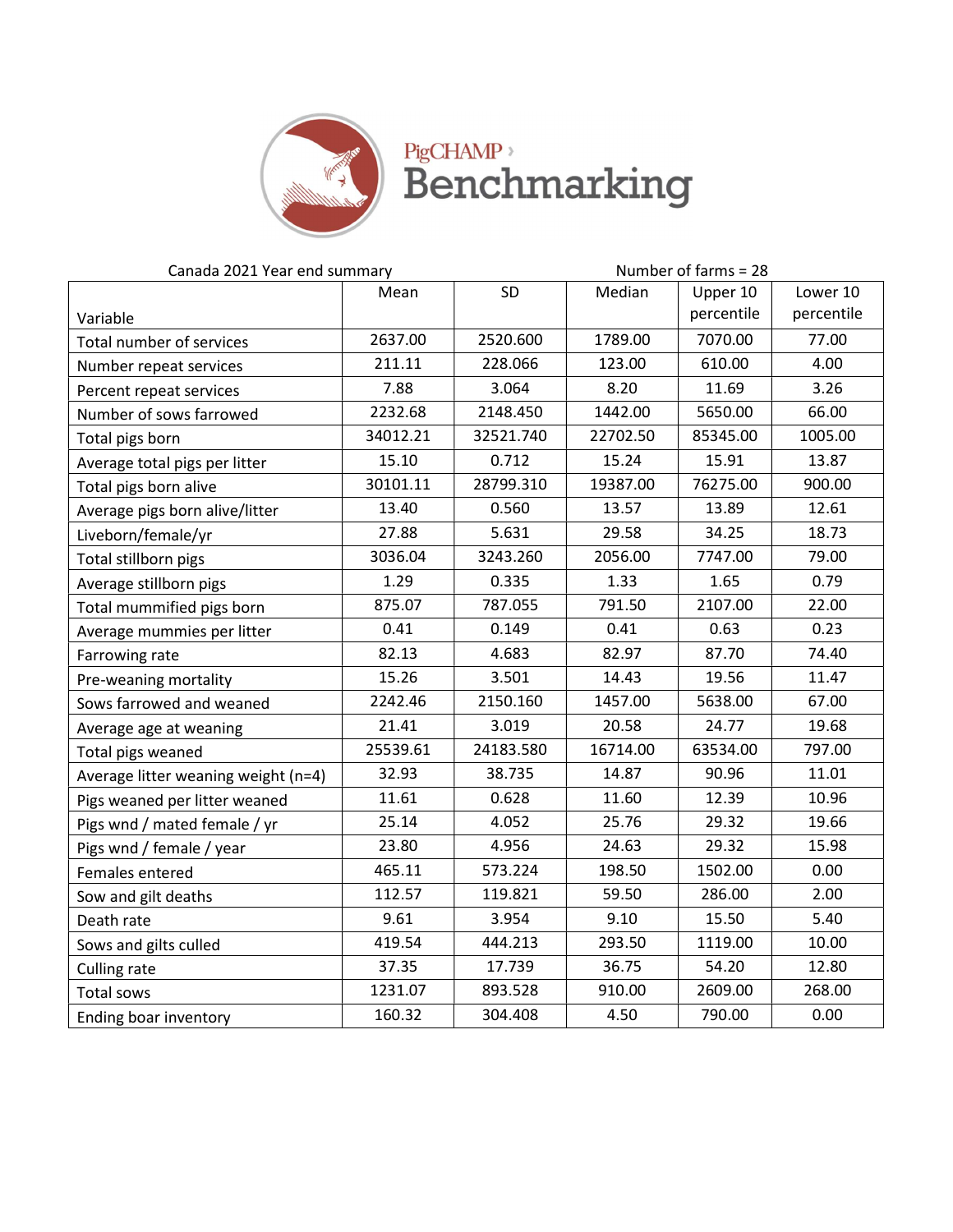

## PigCHAMP<sup>,</sup><br>Benchmarking

| Canada 2021 4th quarter summary     | Number of farms = 28 |          |         |            |            |
|-------------------------------------|----------------------|----------|---------|------------|------------|
|                                     | Mean                 | SD       | Median  | Upper 10   | Lower 10   |
| Variable                            |                      |          |         | percentile | percentile |
| Total number of services            | 720.04               | 605.027  | 516.00  | 1828.00    | 71.00      |
| Number repeat services              | 68.54                | 67.512   | 44.50   | 173.00     | 6.00       |
| Percent repeat services             | 9.28                 | 4.278    | 9.16    | 13.92      | 3.43       |
| Number of sows farrowed             | 584.14               | 500.902  | 420.00  | 1405.00    | 63.00      |
| Total pigs born                     | 8739.32              | 7392.940 | 6271.00 | 20717.00   | 901.00     |
| Average total pigs per litter       | 14.89                | 0.894    | 14.94   | 16.04      | 13.71      |
| Total pigs born alive               | 7771.86              | 6578.300 | 5712.00 | 18768.00   | 794.00     |
| Average pigs born alive/litter      | 13.26                | 0.719    | 13.22   | 14.18      | 12.46      |
| Liveborn/female/yr                  | 26.74                | 6.397    | 27.40   | 35.23      | 16.69      |
| Total stillborn pigs                | 757.14               | 714.470  | 517.50  | 1667.00    | 77.00      |
| Average stillborn pigs              | 1.22                 | 0.330    | 1.23    | 1.58       | 0.71       |
| Total mummified pigs born           | 210.36               | 168.376  | 209.00  | 409.00     | 25.00      |
| Average mummies per litter          | 0.40                 | 0.187    | 0.39    | 0.64       | 0.20       |
| Farrowing rate                      | 79.63                | 5.707    | 79.88   | 86.63      | 72.14      |
| Pre-weaning mortality               | 14.56                | 3.374    | 13.94   | 18.55      | 11.27      |
| Sows farrowed and weaned            | 591.82               | 503.337  | 393.00  | 1366.00    | 68.00      |
| Average age at weaning              | 21.40                | 2.792    | 20.55   | 24.63      | 19.75      |
| Total pigs weaned                   | 6734.32              | 5641.170 | 4626.50 | 15428.00   | 694.00     |
| Average litter weaning weight (n=4) | 54.73                | 50.114   | 52.01   | 106.00     | 8.89       |
| Pigs weaned per litter weaned       | 11.65                | 0.688    | 11.66   | 12.54      | 10.93      |
| Pigs wnd / mated female / yr        | 24.78                | 5.096    | 24.89   | 32.80      | 18.12      |
| Pigs wnd / female / year            | 23.62                | 5.764    | 24.57   | 32.78      | 15.37      |
| Females entered                     | 133.25               | 149.956  | 76.50   | 394.00     | 0.00       |
| Sow and gilt deaths                 | 25.86                | 25.409   | 16.50   | 68.00      | 1.00       |
| Death rate                          | 8.42                 | 4.835    | 8.30    | 16.10      | 1.90       |
| Sows and gilts culled               | 112.46               | 125.743  | 69.00   | 268.00     | 9.00       |
| Culling rate                        | 38.05                | 21.321   | 34.30   | 60.10      | 10.30      |
| Total sows                          | 1241.36              | 904.587  | 932.00  | 2601.00    | 279.00     |
| Ending boar inventory               | 160.29               | 304.427  | 4.50    | 790.00     | 0.00       |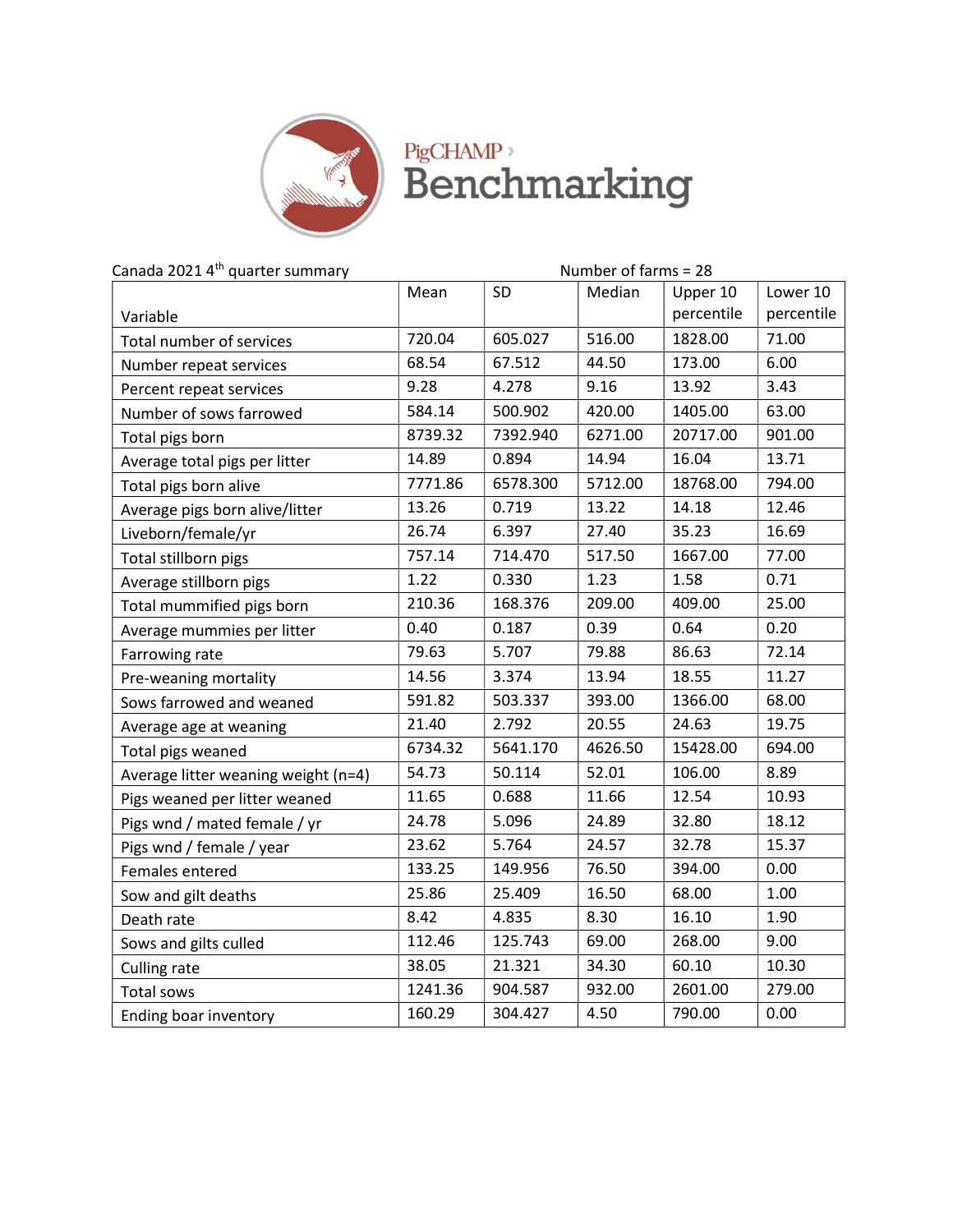

## PigCHAMP<sup>,</sup><br>Benchmarking

| Canada 2021=3 <sup>rd</sup> quarter summary |         |          | Number of farms=33 |            |            |
|---------------------------------------------|---------|----------|--------------------|------------|------------|
|                                             | Mean    | SD       | Median             | Upper 10   | Lower 10   |
| Variable                                    |         |          |                    | percentile | percentile |
| Total number of services                    | 635.52  | 584.656  | 436.00             | 1691.00    | 74.00      |
| Number repeat services                      | 58.97   | 61.445   | 37.00              | 161.00     | 5.00       |
| Percent repeat services                     | 8.48    | 4.203    | 8.42               | 12.08      | 4.46       |
| Number of sows farrowed                     | 547.36  | 496.961  | 367.00             | 1391.00    | 68.00      |
| Total pigs born                             | 8316.64 | 7508.310 | 5991.00            | 20711.00   | 1016.00    |
| Average total pigs per litter               | 15.20   | 0.799    | 15.26              | 16.27      | 14.46      |
| Total pigs born alive                       | 7320.15 | 6640.970 | 5121.00            | 18047.00   | 890.00     |
| Average pigs born alive/litter              | 13.37   | 0.656    | 13.60              | 14.06      | 12.39      |
| Liveborn/female/yr                          | 27.96   | 5.463    | 29.22              | 33.65      | 19.36      |
| Total stillborn pigs                        | 765.21  | 767.420  | 536.00             | 1457.00    | 96.00      |
| Average stillborn pigs                      | 1.41    | 0.406    | 1.44               | 1.86       | 0.90       |
| Total mummified pigs born                   | 231.27  | 207.724  | 166.00             | 542.00     | 26.00      |
| Average mummies per litter                  | 0.42    | 0.188    | 0.39               | 0.64       | 0.24       |
| Farrowing rate                              | 81.09   | 11.179   | 82.92              | 90.16      | 74.04      |
| Pre-weaning mortality                       | 15.58   | 4.034    | 15.50              | 21.15      | 10.34      |
| Sows farrowed and weaned                    | 547.15  | 499.582  | 366.00             | 1386.00    | 68.00      |
| Average age at weaning                      | 21.42   | 2.993    | 20.59              | 24.93      | 19.17      |
| Total pigs weaned                           | 6153.73 | 5552.280 | 4257.00            | 15309.00   | 730.00     |
| Average litter weaning weight (n= 6)        | 101.44  | 85.565   | 92.74              | 227.07     | 11.18      |
| Pigs weaned per litter weaned               | 11.54   | 0.800    | 11.53              | 12.59      | 10.49      |
| Pigs wnd / mated female / yr                | 25.10   | 4.484    | 25.86              | 29.83      | 18.11      |
| Pigs wnd / female / year                    | 23.87   | 5.044    | 24.68              | 29.71      | 15.58      |
| Females entered                             | 101.76  | 127.053  | 44.00              | 307.00     | 0.00       |
| Sow and gilt deaths                         | 28.39   | 30.289   | 16.00              | 64.00      | 2.00       |
| Death rate                                  | 10.28   | 5.038    | 9.80               | 16.70      | 5.40       |
| Sows and gilts culled                       | 87.88   | 94.603   | 58.00              | 217.00     | 10.00      |
| <b>Culling rate</b>                         | 32.73   | 19.616   | 33.20              | 54.90      | 9.60       |
| Total sows                                  | 1163.27 | 870.145  | 745.00             | 2471.00    | 341.00     |
| Ending boar inventory                       | 137.88  | 284.763  | 3.00               | 563.00     | 0.00       |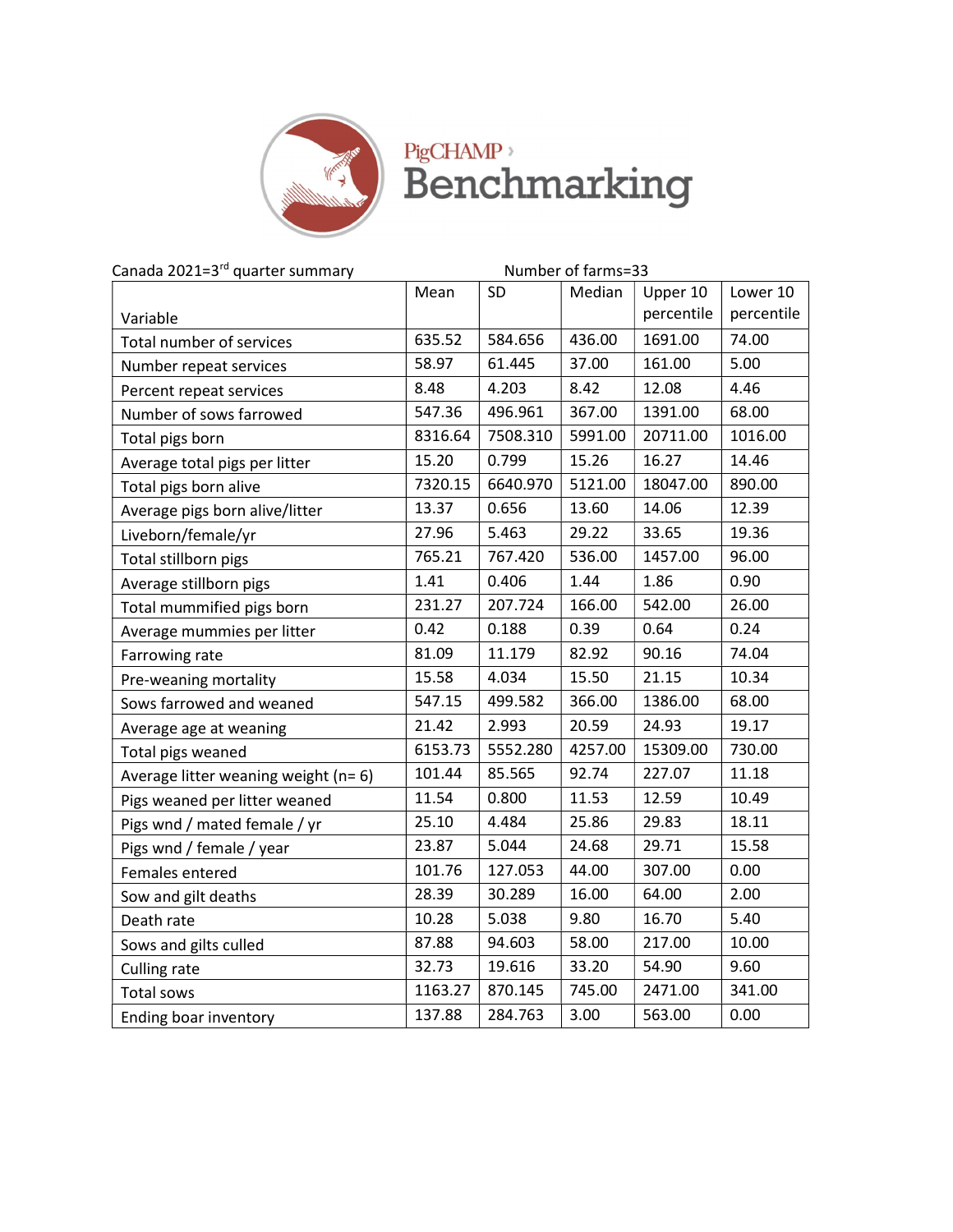

## PigCHAMP<sup>></sup><br>Benchmarking

| Canada 2021-2 <sup>nd</sup> quarter summary | Number of farms= 32 |           |         |            |            |  |
|---------------------------------------------|---------------------|-----------|---------|------------|------------|--|
|                                             | Mean                | <b>SD</b> | Median  | Upper 10   | Lower 10   |  |
|                                             |                     |           |         | percentile | percentile |  |
| Variable                                    |                     |           |         |            |            |  |
| Total number of services                    | 618.69              | 509.245   | 426.50  | 1321.00    | 108.00     |  |
| Number repeat services                      | 46.50               | 50.514    | 29.00   | 125.00     | 7.00       |  |
| Percent repeat services                     | 6.89                | 3.326     | 7.32    | 10.46      | 2.72       |  |
| Number of sows farrowed                     | 513.31              | 431.775   | 368.00  | 1058.00    | 90.00      |  |
| Total pigs born                             | 7931.00             | 6774.060  | 5905.00 | 16641.00   | 1406.00    |  |
| Average total pigs per litter               | 15.27               | 0.730     | 15.36   | 16.01      | 14.64      |  |
| Total pigs born alive                       | 6995.91             | 5869.610  | 5117.50 | 14810.00   | 1206.00    |  |
| Average pigs born alive/litter              | 13.56               | 0.511     | 13.59   | 14.07      | 13.19      |  |
| Liveborn/female/yr                          | 26.67               | 6.780     | 29.01   | 33.15      | 18.20      |  |
| Total stillborn pigs                        | 729.78              | 804.557   | 441.50  | 1410.00    | 105.00     |  |
| Average stillborn pigs                      | 1.30                | 0.398     | 1.29    | 1.91       | 0.78       |  |
| Total mummified pigs born                   | 205.31              | 167.477   | 166.50  | 440.00     | 29.00      |  |
| Average mummies per litter                  | 0.41                | 0.131     | 0.37    | 0.60       | 0.27       |  |
| Farrowing rate                              | 75.34               | 15.658    | 81.40   | 88.42      | 58.83      |  |
| Pre-weaning mortality                       | 15.09               | 3.566     | 14.43   | 18.11      | 10.87      |  |
| Sows farrowed and weaned                    | 554.81              | 434.698   | 426.00  | 1128.00    | 90.00      |  |
| Average age at weaning                      | 21.14               | 2.091     | 20.54   | 24.47      | 19.34      |  |
| Total pigs weaned                           | 6327.22             | 4883.730  | 4863.00 | 13550.00   | 1014.00    |  |
| Average litter weaning weight (n=8)         | 132.95              | 52.964    | 141.32  | 214.49     | 67.40      |  |
| Pigs weaned per litter weaned               | 11.75               | 0.626     | 11.78   | 12.49      | 10.95      |  |
| Pigs wnd / mated female / yr                | 25.36               | 4.370     | 26.42   | 29.12      | 20.33      |  |
| Pigs wnd / female / year                    | 24.18               | 4.704     | 24.87   | 29.03      | 17.54      |  |
| Females entered                             | 97.00               | 113.807   | 60.50   | 306.00     | 0.00       |  |
| Sow and gilt deaths                         | 28.53               | 24.608    | 18.50   | 60.00      | 3.00       |  |
| Death rate                                  | 10.23               | 4.452     | 10.60   | 16.20      | 5.30       |  |
| Sows and gilts culled                       | 84.53               | 76.481    | 56.00   | 184.00     | 12.00      |  |
| Culling rate                                | 30.97               | 16.963    | 27.60   | 49.60      | 16.40      |  |
| Total sows                                  | 1141.50             | 769.333   | 848.50  | 2305.00    | 426.00     |  |
| Ending boar inventory                       | 141.63              | 288.467   | 3.00    | 563.00     | 0.00       |  |